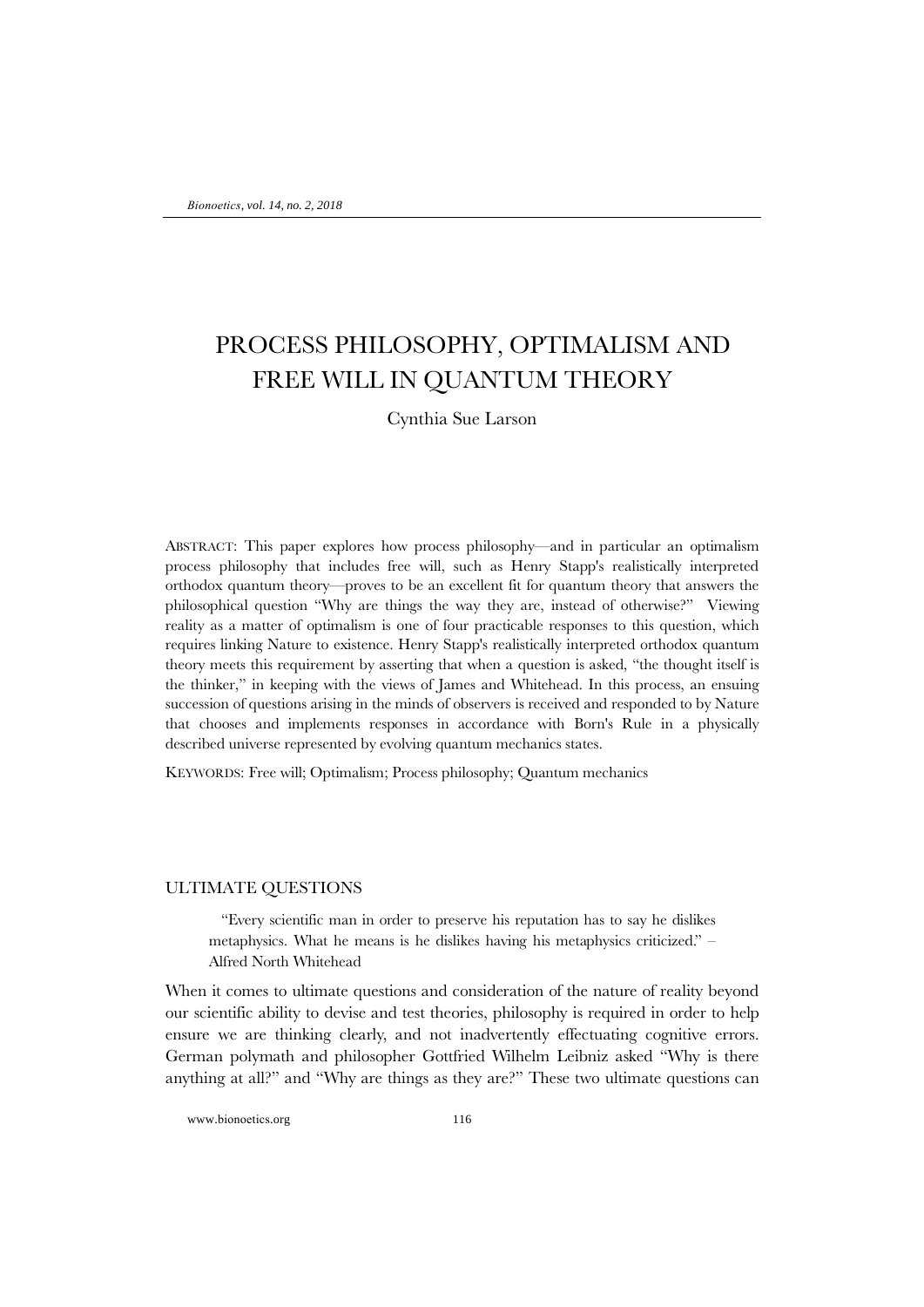be partititioned into four: (1) How is it that there are actual states of affairs at all? (2) How is it that there are laws of nature? (3) Why do the actual states of affairs have the character they do? (4) Why do the laws of nature have the character they do? German American philosopher Nicholas Rescher points out that these questions are transcendental, because they cannot be answered by nature-geared scientific explanation. Rescher rephrased Leibniz's ultimate questions into the singular holistic question, *"Why are things as they are rather than otherwise?"* [Rescher 2010]

There appears to exist only four practicable possible answers to this question, which are: (1) There is no reason; reality is a matter of sheer random contingency (Lucretius and David Hume); (2) There are no alternatives; reality is somehow necessitated (Spinoza); (3) Reality is a matter of optimization; things are as is because that is for the best (Leibniz); and (4) All alternative possibilities actually exist (Leucippus and Democritus). Each of these four answers has strengths and weaknesses: (1) sacrifices rationality; (2) sacrifices contingency; (3) requires linking of nature to existence; and (4) demands explanation of otherwise ungrounded existence-potential. Rescher explains, *"alternative three offers the best bargain. And it represents the axiogenetic position."* Axiogenesis is a theory that reality is based on factors of optimalism in which the optimal alternative is privileged epistemologically and ontologically, and noopehelia where nous (intelligence) governs merit in such a manner that what is "best" in ontology is what best serves intelligent beings. [Rescher 2010]

Optimalism must address questions of: why should the best of possibilities be realized; how can free will and contingency exist when all truth is viewed as analytic; how can there be a best when everything can be improved upon; how can this supposedly best of possible worlds have so much suffering and evil; and how can omninecessitation be averted if an omni-benevolent deity must create the best possible world? Leibniz addresses these questions with a logical metaphysical system where many possible worlds span the full spectrum of what is possible, such that *"whatever must be true on logico-conceptual grounds will hold true with respect to every possible world. And only the truths that hold for all possible worlds are strictly necessary ones."* The Leibnizian ontology of possible worlds can be viewed as only existing as ideas in the mind of God, with the single and extraordinary exception of the actual world, in which *"the domain of possibility is literally an ens rationis, a creature of reason, but of divine rather than human reason."* [Rescher 2006]

Within Leibnizian optimalism, God chooses between conflicting possibles vying for their competing claims to existence, such that there can be something better according to values of orderliness (ordo), the most contentual richness (varietas), and the most well-being (felicitas). Within this framework, God's existence is necessary to make such choices in which world will be manifest that is optimized overall, and God retains free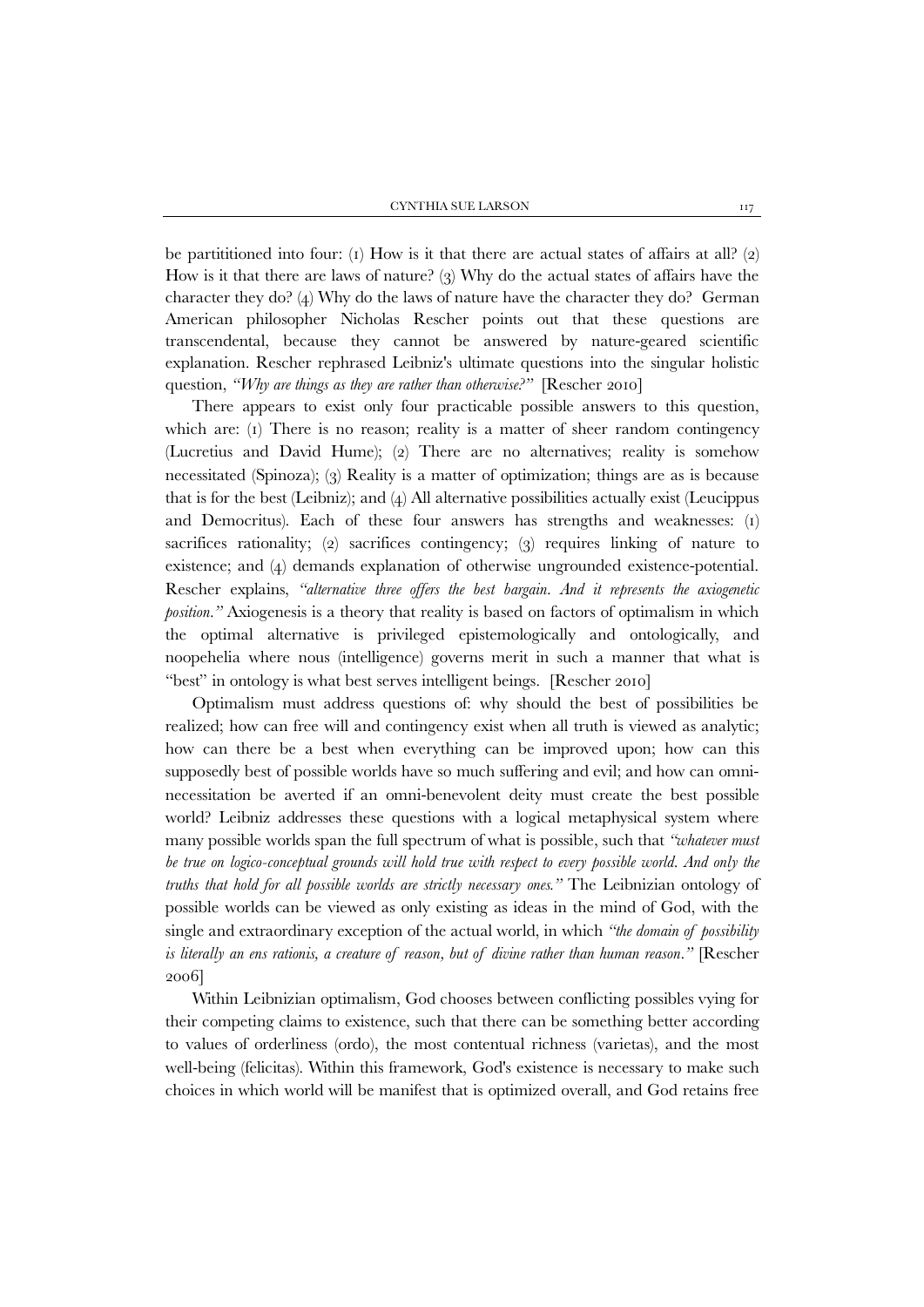will to do so. [Rescher 2006]

"One may say that as soon as God has decreed to create something there is a struggle among all the possibles, all of them laying claim to existence, and that then those which, in the aggregate, produce the most reality, the most perfection, and the most intelligibility, will prevail. It is time that this struggle is merely ideal, that is, it is only a conflict of reasons in the most perfect understanding, which cannot fail to act in the most perfect way and consequently to choose the best. However, God is bound by a moral necessity to make things in such a way that there can be something better." [Leibniz 2000]

#### PROCESS PHILOSOPHY

The very existence of quantum mechanics challenges many assumptions of classical logic with its reliance upon simpler Boolean order and distribution laws. [Larson 2015] Quantum mechanics is sublimely well-suited to process philosophy, since it is written in the language of differential equations—a language of process that Leibniz discovered independently of Isaac Newton. For Leibniz, it is processes rather than things that furnish the basic materials of ontology.

Rescher summarizes the necessity of a process philosophy approach with respect to quantum mechanics,

"The quantum view of reality demolished the most substance-oriented of all ontologies—classical atomism. For it holds that, at the micro-level, what was usually deemed a physical thing, a stably perduring object, is itself no more than a statistical pattern—a stability wave in a surging sea of process. Those so-called enduring 'things' come about through the compilation of stabilities in statistical fluctuations—much like gusts of wind. Processes are not the machinations of stable things; things are the stability-patterns of variable processes." [Boundas 2009]

Process philosophy holds great promise for advancing the physical and biological sciences by providing *"a basis for integrating developments in the natural and human sciences and the humanities."* [Gare 2002] Process philosophers who share a love for merit-based reality and value-based facts include: Heracleitus, William James, Gottfried Wilhelm Leibniz, Henri Bergson, Charles Sanders Peirce, Alfred North Whitehead, Samuel Alexander, C. Lloyd Morgan, and Nicholas Rescher. [Rescher 2000]

Rescher describes a process philosopher as

"someone for whom temporality, activity, and change—or alteration, striving, passage, and novelty-emergence—are the cardinal factors for our understanding of the real. Ultimately, it is a question of priority—of viewing the time-bound aspects of the real as constituting its most characteristic and significant features.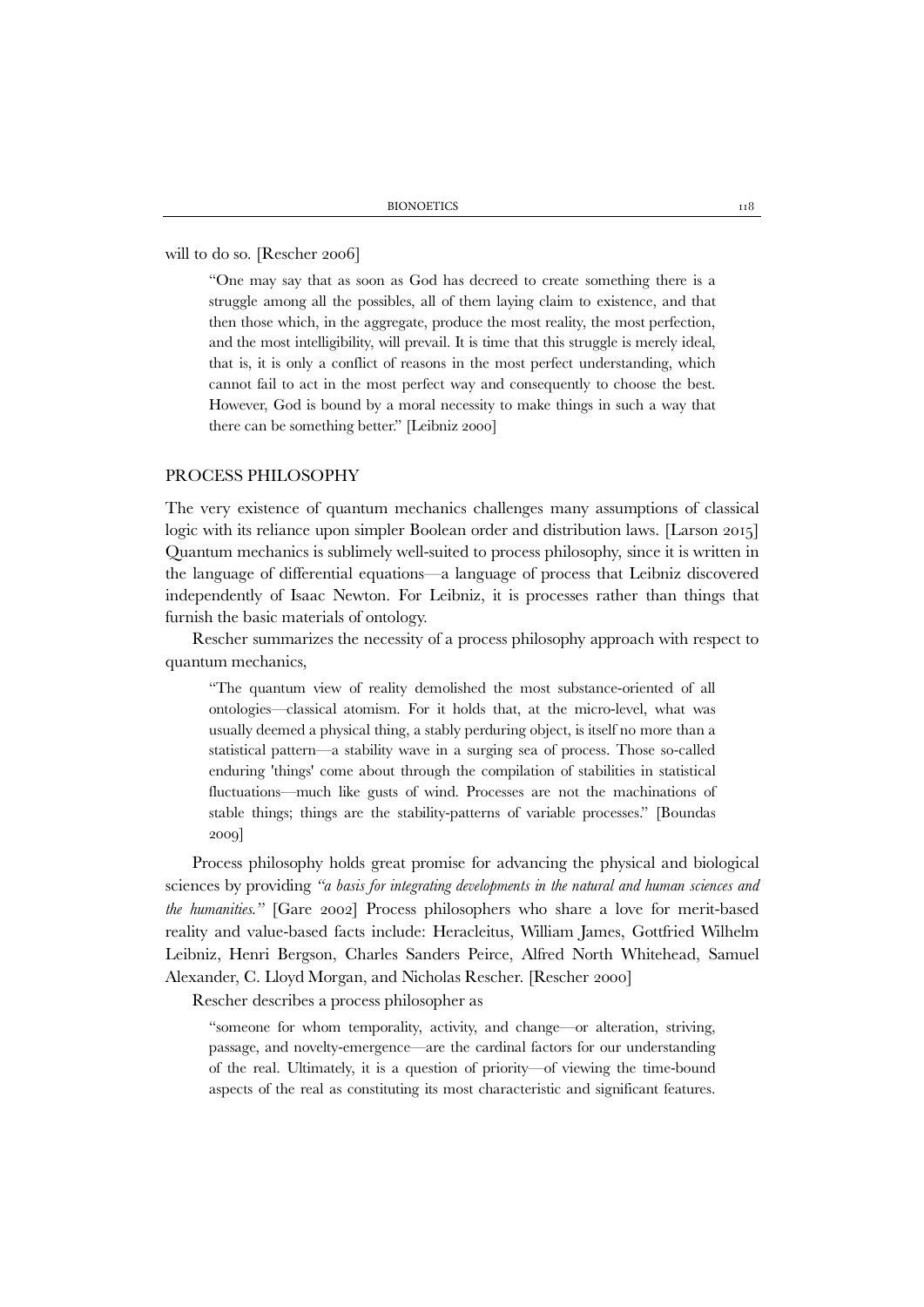For the process philosopher, process has priority over product—both ontologically and epistemically." [Rescher 2007]

The Leibnizian mindset of seeking principles including: fertility, economy, definiteness, uniformity, consonance, conservation, and elegance have provided us with the basis by which scientific 'laws' can be developed. It is worth noting that the Leibniz principle of continuity does not assert that all change is continuous, but rather that conscious perception arises gradually *"by degrees from [perceptions] that are too minute to be noticed"* [Leibniz 1996]—i.e. unconscious perceptions. [Simmons 2001] Leibniz viewed consciousness as a perception of perceptions, pointing out that consciousness requires two very different perceptual acts: a first-order perception of 'x', and a secondorder reflective preception of the original perception of 'x'. [Simmons 2001]

Leibniz differentiated between consciousness, attention and conscious attention,

"When we are not alerted, so to speak, to take heed of some of our own present perceptions, we let them pass without reflection and even without noticing them. But if someone alerts us to them straight away, and makes us notice, for example, some noise that we just heard, we remember it and **are aware of having had some sensation of it**. Thus these were perceptions of which we were not immediately aware. Awareness, in this case, came only when we alerted to them after some interval, however brief." [Leibniz 1996]

These ideas have been expanded upon by Montemayor and Haladjian, who argue in favor of dissociation between consciousness and attention, providing theoretical reasons to support this differentiation. [Montemayor 2016]

#### ROLE OF THE OBSERVER

Primacy of mind becomes apparent when adopting a process philosophy perspective. The quantum mechanics founders espouse a nondualistic 'all is mind' view: Schr*ö*dinger's non-dualism asserts "it's all mind," with no division between mind and matter, so that surrender of the 'real' outside world is absolutely essential. If we consider mind as being basic and fundamental, we see that mind creates brain and mind creates brain activity, and not the other way around.

One of the biggest proverbial 'elephants in the room' has to do with the fact that quantum theory requires an observer who decides when and how observations are being made who is outside of or separate from the system. This is in contrast to the bias and assumptions of classical mechanics that measurements are observer-independent, with 'fact based' measurements that never change. While the original founders of quantum mechanics did not shy away from this startling primary quality of quantum mechanics, many believe 'there be dragons' in pursuing a quest to seriously entertain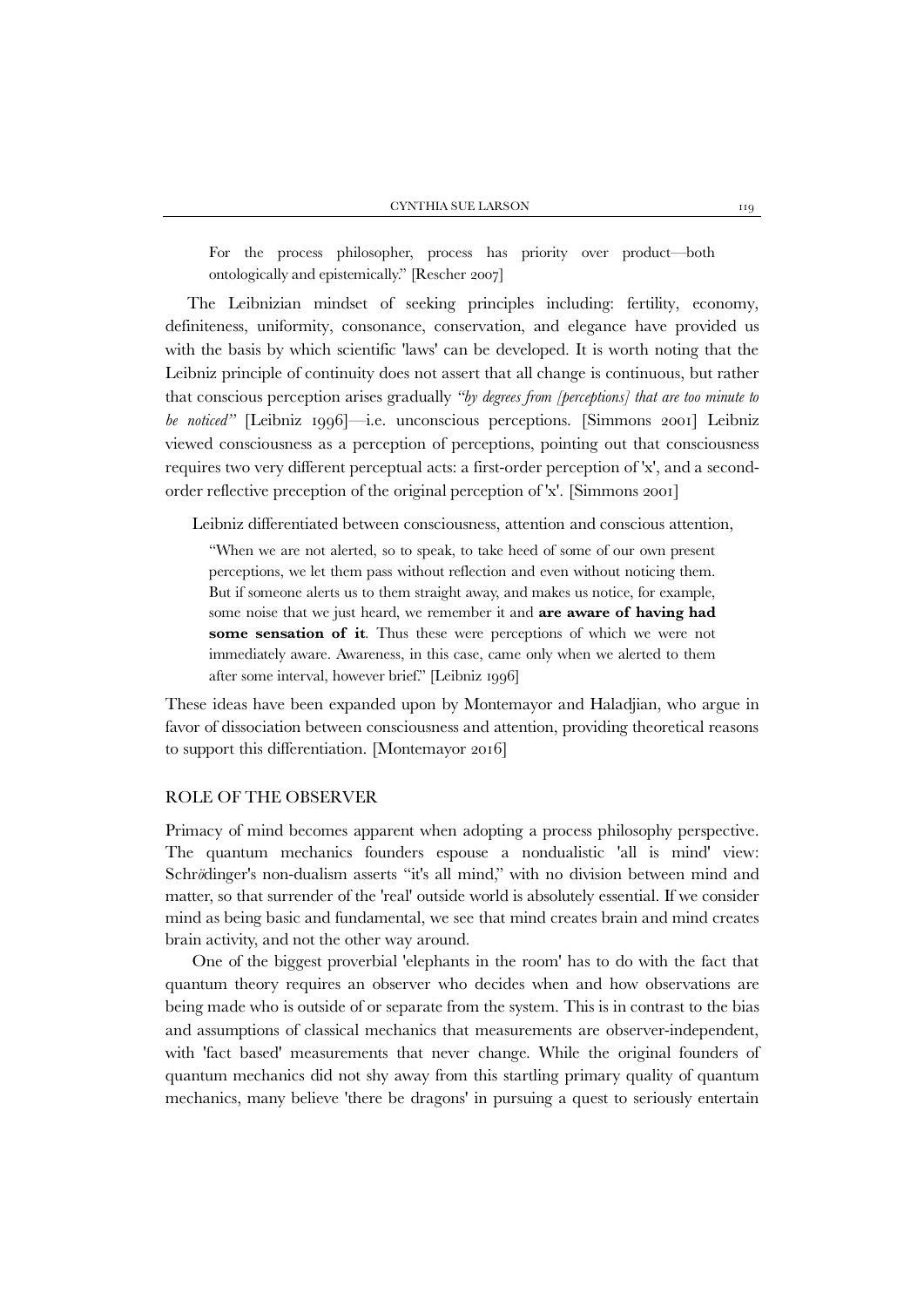active involvement of observers when we question what is meant by 'conscious observers,' let alone levels of observation. [Weissmann 2017]

Rescher emphasizes,

"The self or ego has always been a stumbling-block for Western philosophy because of its resistance to accommodation within its favored framework of substance-ontology. The idea that 'the self' is a thing (substance), and that whatever takes place in 'my mind' and 'my thoughts' is a matter of the activity of a thing of a certain sort (a 'mind'-substance) is no more than a rather blatant sort of fiction—a somewhat desperate effort to apply the thing paradigm to a range of phenomenon that it just doesn't fit." [Boundas 2009]

From a philosophical perspective, Rescher's process optimalism is in agreement with an evolving view of scientific knowledge and theories, as is the inclusion of conscious agents—or what Rescher calls intelligence—at the core.

"*The interests of intelligence are the pivot for the standard of world merit that will be operative in the presently contemplated optimalism. Intelligence, after all, functions in nature in a way that makes its role central in cosmic and organic evolution alike. And in fact the cosmos functions 'as if' it were arranged with the interest of intelligence in view.*" [Rescher 2010]

American physicist Henry Stapp points out that "Quantum theory is, in this respect, somewhat similar to the identity theory of mind: both entangle mind and physical process already at the ontological level." [Stapp 1999] Stapp's answer to the question of relation between mind and measurement is key: the identity of the questioner does not matter—only the question matters. In this, he adopts William James' views, in order to address the point that Heisenberg made in comments to Stapp to consider whether "... these ideas 'exist' outside of the human mind or only in the human mind? In other words: have these ideas existed at the time when no human mind existed in the world?" [Stapp 2007] Who observes the entire universe? Quantum mechanics seems to demand inclusion of some kind of ultimate observer—some kind of Cosmic Mind, or Nature, to have observed our pre-human and non-human universe. Henry Stapp states, "Exactly what Nature knows is not made clear in the writings of the founders. Still, there certainly are in the writings of the founders, various hints that Nature is ontologically like a 'Cosmic Mind,' like a Whiteheadian-type Mind that contains 'potentia' for future experiences." [Stapp 2017 AIP]

### BRAIN AS FILTER

Process philosopher Henri Bergson provides an analogy by which we can recognize how the brain might not be a physical bodily organ that produces consciousness, so much as one that filters and processes our personal awareness of reality. Bergson states,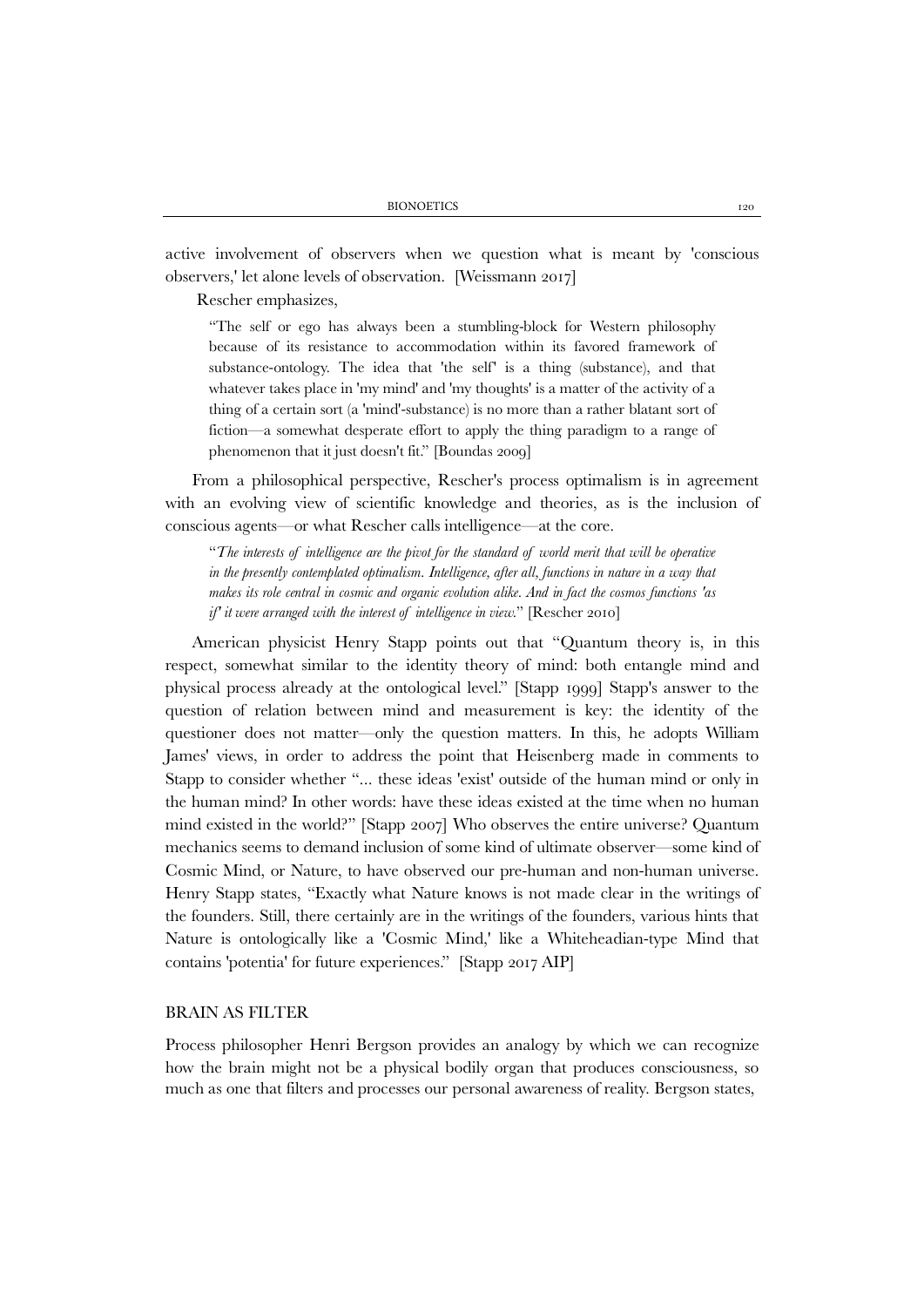"It is sometimes said that, in ourselves, consciousness is directly connected with a brain, and that we must therefore attribute consciousness to living beings which have a brain and deny it to those which have none. But it is easy to see the fallacy of such an argument. It would be just as though we should say that because in ourselves digestion is directly connected with a stomach, therefore only living beings with a stomach can digest. We should be entirely wrong, for it is not necessary to have a stomach, nor even to have special organs, in order to digest. An amoeba digests, although it is an almost undifferentiated protoplasmic mass. What is true is that in proportion to the complexity and perfection of an organism there is a division of labour; special organs are assigned special functions; and the faculty of digesting is localized in the stomach, or rather in a general digestive apparatus, which works better because confined to that one function alone. In like manner, consciousness in man is unquestionably connected with the brain; but it by no means follows that a brain is indispensable to consciousness. The lower we go in the animal series, the more the nervous centres are simplified and separate from one another, and at last they disappear altogether, merged in the general mass of an organism with hardly any differentiation. If then, at the top of the scale of living beings, consciousness is attached to very complicated nervous centres, must we not suppose that it accompanies the nervous system down its whole descent, and that when at last the nerve stuff is merged in the yet undifferentiated living matter, consciousness is still there, diffused, confused, but not reduced to nothing? Theoretically, then, everything living might be conscious."

#### INDIVISIBLE QUALITY OF EXPERIENCE AND FREE WILL

William James describes a kind of droplike (atomic/indivisible) quality of experience, "Either your experience is of no content, of no change, or it is of a perceptible amount of content or change. Your acquaintance with reality grows literally by buds or drops of perception. Intellectually and on reflection you can divide them into components, but as immediately given they come totally or not at all." [James 1890] James continues: "If the passing thought be the directly verifiable existent, which no school has hitherto doubted it to be, then that thought is itself the thinker, and psychology need not look beyond." [James 1890] And James noted how our stream of consciousness consists of 'ideas clinging together,' as he asked, "whence do they get their fantastic laws of clinging?" [James 1902]

James describes the power of will, which naturally supports our bias toward identifying with what we can (or what we think we can) control, i.e. our physical bodies. And James delineates examples where we discern a special feeling at times of willful acts, as well as times when we do not.

"Whilst talking I become conscious of a pin on the floor, or of some dust on my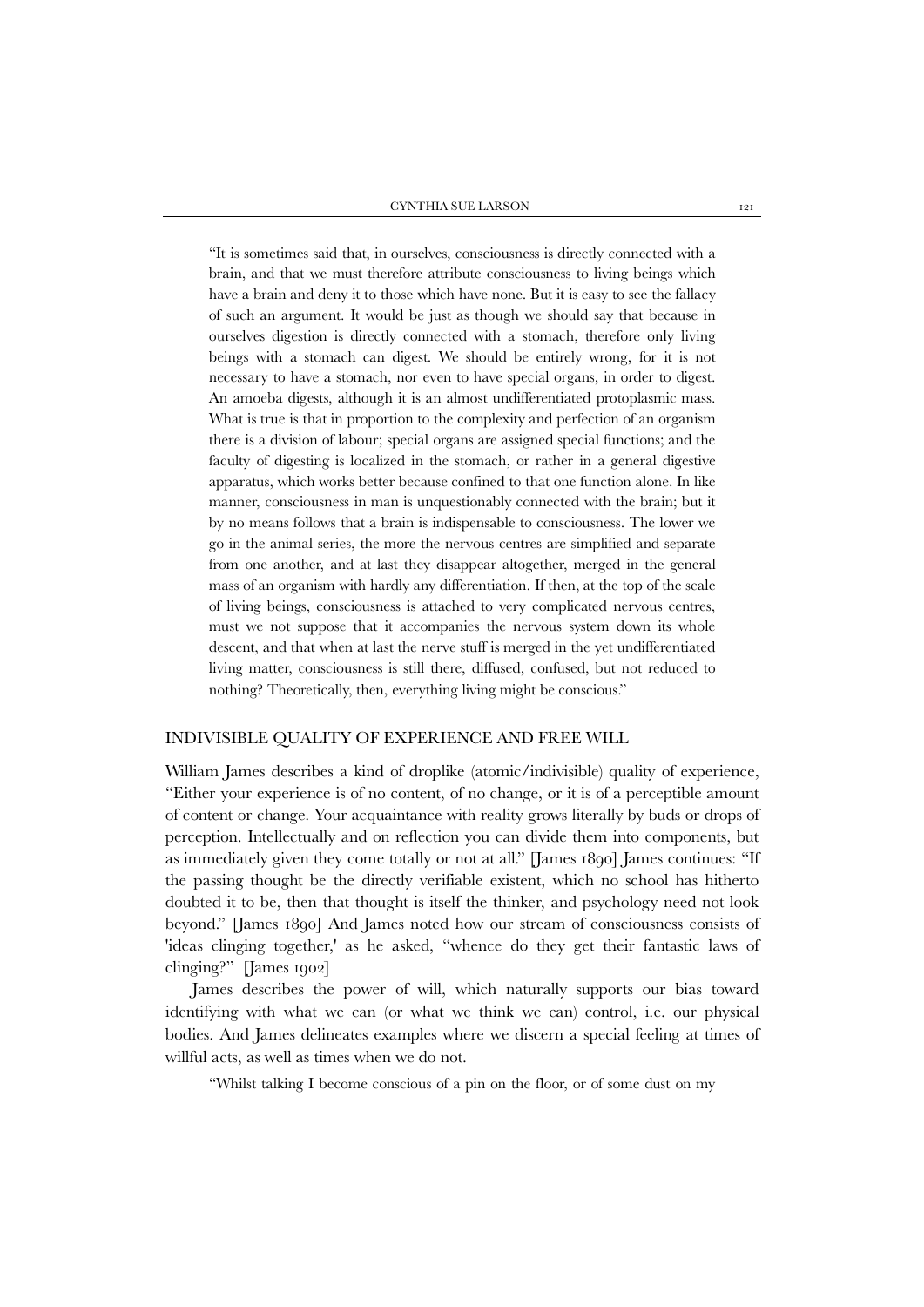BIONOETICS 122

sleeve. Without interrupting the conversation I brush away the dust or pick up the pin. I make no express resolve, but the mere perception of the object and the fleeting notion of the act seem of themselves to bring the latter about. Similarly I sit at table after diner and find myself from time to time taking nuts or raisins out of the dish and eating them. My dinner properly is over, and in the heat of the conversation I am hardly aware of what I do; but the perception of the fruit, and the fleeting notion that I may eat it, seem fatally to bring the act about. There is certainly no express fiat here; any more than there is in all those habitual goings and comings and rearrangements of ourselves which fill every hour of the day, and which incoming sensations instigate so immediately that it is often difficult to decide whether or not to call them reflex rather than voluntary acts." [James 1902]

"We know what it is to get out of bed on a freezing morning in a room without a fire, and how the very vital principle within us protests against the ordeal. Probably most persons have lain on certain mornings for an hour at a time unable to brace themselves to the resolve. We think how late we shall be, how the duties of the day will suffer; we say, 'I must get up, this is ignominious,' etc., but still the warm couch feels too delicious, the cold outside too cruel, and resolution faints away and postpones itself again and again just as it seemed on the verge of bursting the resistance and passing over into decisive act. Now how do we ever get up under such circumstances? If I may generalize from my own experience, we more often than not get up without any struggle or decision at all. We suddenly find that we have got up." [James 1902]

In such a case, James argues that an action has been willed without having selected through conscious volition, blurring distinctions between the physical and mental.

#### EMERGENCE OF THE DISCRETE

English philosopher Alfred North Whitehead combined physics and philosophical perspectives to reconcile quantum mechanics insights with philosophers including Plato, Aristotle, Descartes, Leibniz, Locke, Hume, Kant and William James. As Stapp points out, *"The core issue for both Whiteheadian Process and Quantum Process is the emergence of the discrete from the continuous."* As we ponder what is responsible for determining the partitioning of the continuous whole into discrete sets of subsets, Stapp asserts, *"The orthodox answer is this: it is an intentional action of an experimenter that determines the partitioning!"* [Stapp 2006]

Stapp delineates the key elements of Whitehead's process ontology thusly: " 'Actual entities'—also termed 'actual occasions,' are the final real things of which the world is made" and "The final facts are, all alike, actual entities, and these actual entities are drops of experience, complex and interdependent." [Whitehead 1928][Stapp 2006]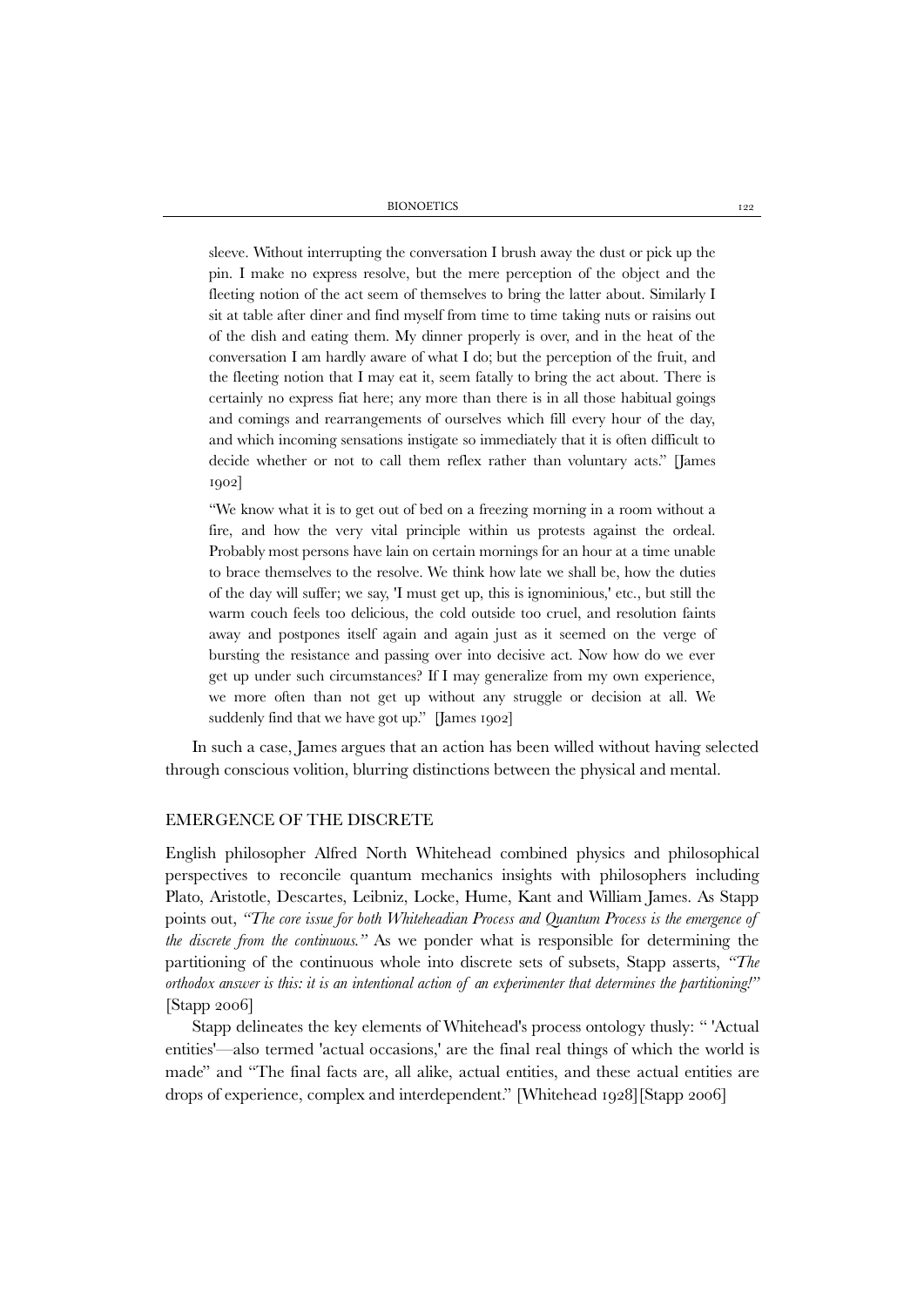Whitehead accepts and builds upon William James's claim about the indivisible quality of experience, and James's assertion that *"The thought is itself the thinker,"* viewing our awareness of 'self' to be an aspect of thoughts, without any need to personify these thoughts into the identity of an individual person. Whitehead distinguishes between two types of ontological realities: continuous potentialities and atomic actualities: *"Continuity concerns what is potential, whereas actuality is incurably discrete."* Whitehead views that actual entities decide events, *"Actual entities... make real what was antecedently merely potential."* [Whitehead 1928] Stapp views Whitehead's foundational concept to be his notion of process, *"The many become one, and are increased by one."* [Stapp 2006]

## STAPP'S REALISTICALLY INTERPRETED ORTHODOX QUANTUM **THEORY**

The central concept of Henry Stapp's realistically interpreted orthodox quantum theory is that the quantum state (ie: density matrix) actually represents essential aspects of reality. Stapp's interpretation is based on a quantum conception of man, with the idea that the mind-matter connection is a quantum effect. The intrinsic functionality of quantum theory can thus be attributable to free will, thanks to *"a mind-matter dualism in which our minds, by virtue of their capacity to freely choose probing questions, combined with nature's Born-Rule-restricted reply, allow us to tend to actualize the bodily actions that we mentally intend."* [Stapp, 2017 Springer]

Stapp's Orthodox QM approach asserts that when we ask questions, Nature answers. With regard to who asks the questions, Stapp describes that he follows William James's dictum: *"The thought itself is the thinker."* [Stapp 2011] Stapp elaborates, *"I introduce no ghosts. No new kind of entity need be doing the choosing. The process that determines the choice could depend irreducibly only upon the psychologically and physically described aspects of the existing contemporary theory."* [Stapp, 2011]

The three essential components of Stapp's realistically interpreted orthodox quantum mechanics are: (1) a physically described universe represented by an evolving quantum mechanical state;  $(2)$  an ordered sequence of probing questions arising in the minds of observers; and (3) Nature that chooses and implements psycho-physical responses to questions being asked, in accordance with Born's statistical rule. [Stapp 2017] What follows in this never-ending game of 20 questions is a succession of Yes/No questions and answers, along the lines of John Von Neumann's two-process approach, in accordance with a movable Heisenberg cut. Von Neumann explains, *"Now quantum mechanics describes events which occur in the observed portion of the world, so long as they do not interact with the observing portion, with the aid of Process 2, but as soon as such an interaction occurs, i.e. a measurement, it requires an application of Process 1.*" [Neumann 1932]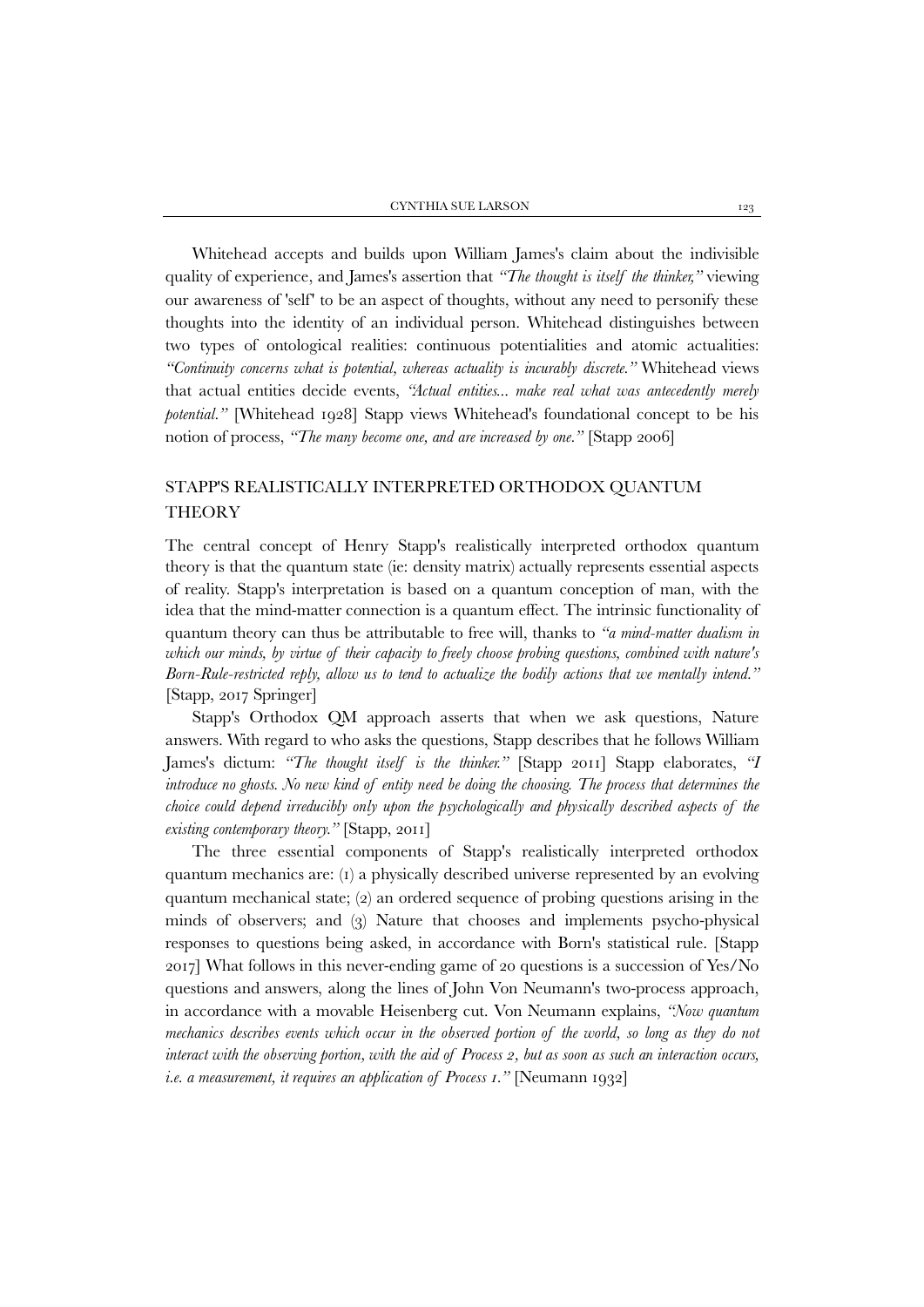BIONOETICS 124

The line of demarcation between observer and observed arises from Werner Heisenberg's key 1925 quantum mechanics discovery showing how mathematical (Hilbert space) structure of the underlying atom-based reality is quite different from the mathematical four-dimensional space-time structure of our conscious perceptions of that reality. Heisenberg proposed that we conceptually divide reality into two separate parts: an atomically quantum mechanical described observable system, and a classically described observing system. [Heisenberg 1958]

Stapp's question-asking process begins with Von Neumann Process 1, Part 1, that is associated with the subjective perception where free choice decides where, how, and when we direct our attention. The observer actively selects a possible next subjective perception in such a way that a 'possible/potential' next perception defines a corresponding brain correlate, with a particular statistical weight.

In Von Neumann Process 1, Part 2, Nature immediately responds with a "Yes" or "No" answer to the query, whence the material universe is divided into two parts: one part definitely contains this particular brain correlate, and the other definitely does not. Nature thus actualizes one part or the other in accordance with the Born Rule.

The final component of this interaction between a questioner and Nature is Von Neumann Process 2, where evolution occurs with the Schr*ö*dinger equation, generating a fully specified, predetermined continuous morphing of material properties of the universe into a 'quantum smear' of classically describable possibilities. This smearing arises directly from Heisenberg's uncertainty principle, demonstrating evidence of the effect of free will. Considering the Alfred North Whitehead view of "potentialities for future experiences," Stapp suggests we leave the future open to be influenced by free will, explaining that quantum potentialities are thus, *"images of what the future perceptions might be,"* with the state that carries them as being, *"more like 'an idea' about something, which rapidly changes like an idea does, when new information becomes available, than like a material substance of classical mechanics that tends to endure."* [Stapp 2017]

Cognitive neuroscientists Jerome Busemeyer and Peter Bruza demonstrate support for quantum models of cognition and decision-making through mathematical models, showing how*"the wave nature of an indefinite state captures the psychological experience of conflict, ambiguity, confusion and uncertainty; the particle nature of a definite state captures the psychological experience of conflict resolution, decision, and certainty."* [Bruza, 2012]

Stapp stresses that questioner's identity does not matter—only the question matters. This view is very much in keeping with Rescher's advocacy for collective holistic optimalism with *"the aim of creative enterprise in terms of the utilitarian goal of the greatest good of the greatest number, and is thereby in the first instance, concerned for the genus of intelligent beings in the second its species (e.g. humans) and in the third and final instance its individuals."* Such a process optimalism as suggested by Rescher is not a doctrine that what is best exists,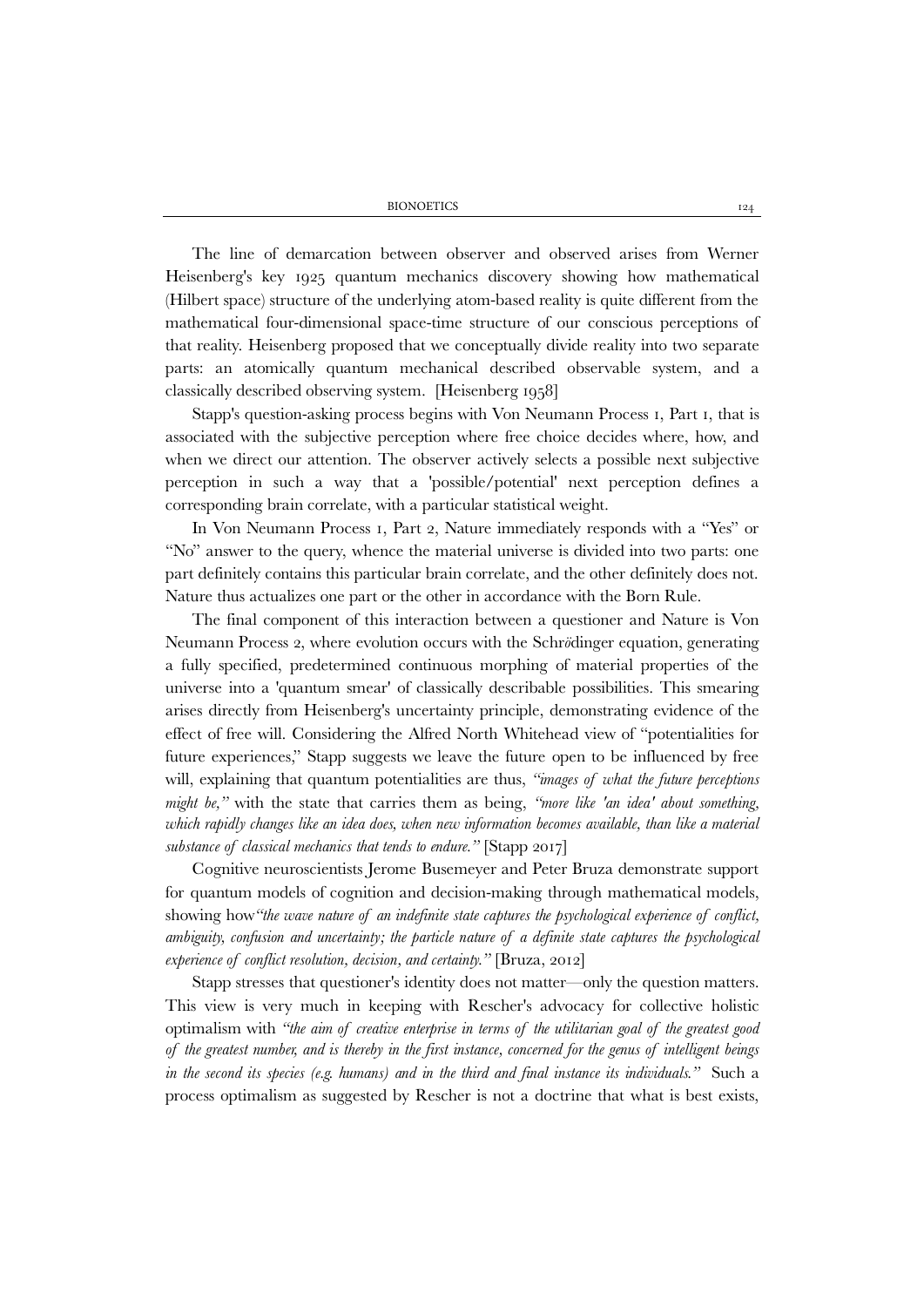but rather that what is *for the best* exists. [Rescher 2010]

#### **CONCLUSION**

An optimalized process philosophy appears to provide the best explanation for why things are the way they are, instead of otherwise. Henry Stapp's realistically interpreted orthodox quantum mechanics provides a means by which a rapid succession of questions arising in the minds of observers is responded to by Nature that implements responses in accordance with Born's Rule. In such an optimalized process philosophy, Nature responds when a questions are asked such that "the thought itself is the thinker."

Though Whitehead has done an admirable job of developing a process philosophy, there as yet exists no complete process philosophy capable of detailing theoretical analyses of inter-relationships of processes. Rescher details the groundwork required for developing such a full-fledged process philosophy, that would include: (1) an analysis of the conception of process in its various manifestations; (2) a survey of the major sorts of processes that bear importantly in metaphysical issues; (3) a clear scheme for distinguishing salient features of diverse processes (i.e. life vs inert, conscious vs unconscious), (4) a classifying taxonomy of processes of various sorts;  $(5)$  a reasoned schema for distinguishing and characterizing natural processes in a hierarchical format; (6) provision of a cogently developed line of argument for primacy of process;  $(7)$  an integrated and co-ordinated presentation of the scientific and philosophical ideas relating to processes; and (8) a thorough-going examination of the nature of such process-oriented conceptions as emergence, novelty, innovation, and creativity. Rescher sums up our current situation thus, *"At this stage, process philosophy is not an accomplished fact; it is no more than a promising, hopefully developable project of research. True to itself, process philosophy is not a finished product but an ongoing project of inquiry."* [Boundas 2009]

Stapp recognizes there is room for development of his ontology thus:"This ontology is not completely specified. Yet it is far more structured than a general panpsychism. It specifies distinctive conditions pertaining to space, time, causation, the notion of the 'now,' the physically and psychologically described aspects of nature, and the role of conscious agents. The ontology imbeds the empirically validated anthropocentric concepts of contemporary orthodox pragmatic quantum theory in a non-anthropocentric conception of reality." [Stapp 2006]

Within such an evolving framework, it is clear that any attempt to scientifically summarize 'absolute truth' will never be complete, and must instead be constantly evolving, such as is in keeping with the concept of process philosophy. We may then find ways to incorporate levels of observation, through inclusion of such innovative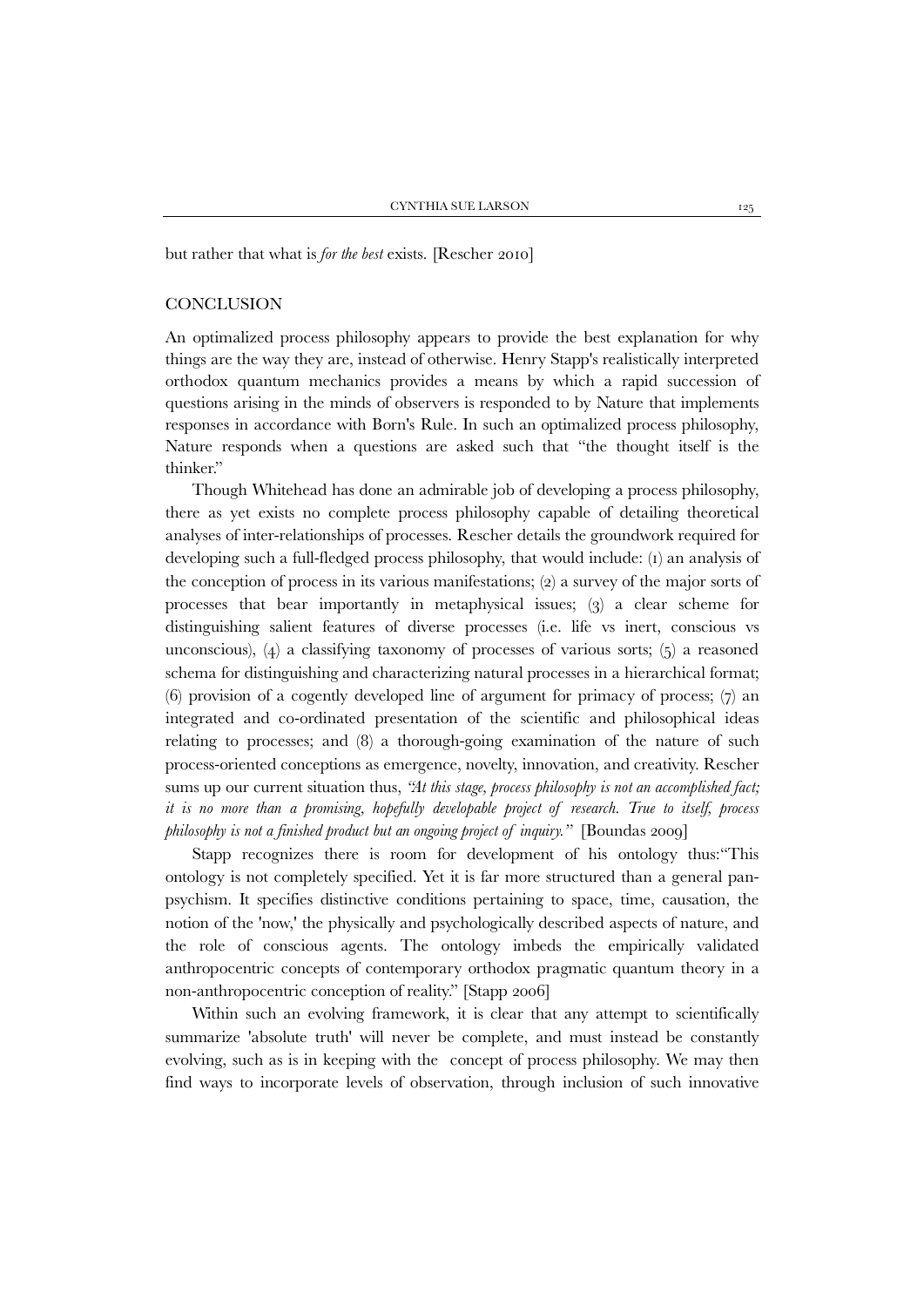ideas as those of Fred Alan Wolf's closed timelike curves [Wolf 2017] or self-referring consciousness [Wolf 2018]; Christopher Fuch's Qbism [Fuchs 2015]; Bernardo Kastrup's contextual reality [Kastrup 2017]; or Carlos Rovelli's relational interpretation [Rovelli 1996].

cynthia@realityshifters.com

#### REFERENCES:

Bergson, Henri. *Mind-energy: Lectures and essays*. H. Holt, 1920.

- Boundas, Constantin V., ed. "The Promise of Process Philosophy," *Columbia Companion to Twentieth-century Philosophies.*Columbia Univerity Press. 2009.
- Bruza, P., and J. Busemeyer. "Quantum Cognition and Decision-making." (2012).
- Fuchs, Christopher A., and Rüdiger Schack. "QBism and the Greeks: why a quantum state does not represent an element of physical reality." *Physica Scripta* 90, no. 1 (2014): 015104.
- Gare, Arran. "Process philosophy and the emergent theory of mind: Whitehead, Lloyd Morgan and Schelling." (2002).
- Heisenberg, Werner. "Physics and philosophy." (1958).
- James, William, *The Principles of Psychology*, Volume 1. Dover. New York. 1890.
- James, William, *The Principles of Psychology*, Volume 2. Henry Holt and Company, New York. 1902.
- Kastrup, Bernardo. "Making sense of the mental universe." *Философия и космология* 19 (2017).
- Larson, Cynthia S. "Primacy of quantum logic in the natural world." *Cosmos and History: The Journal of Natural and Social Philosophy*11, no. 2 (2015): 326-340.
- Leibniz, Gottfried Wilhelm Freiherr. *Leibniz: New Essays on Human Understanding*. Cambridge University Press, 1996.
- Leibniz, Gottfried Wilhelm. *Theodicy: Essays on the Goodness of God, the Freedom of Man and the Origin of Evil*. Wipf and Stock Publishers, 2000.
- Montemayor, Carlos, and Harry Haroutioun Haladjian. *Consciousness, attention, and conscious attention*. MIT Press, 2015.
- Rescher, Nicholas. "A System of Pragmatic Idealism. Volume I. Human Knowledge in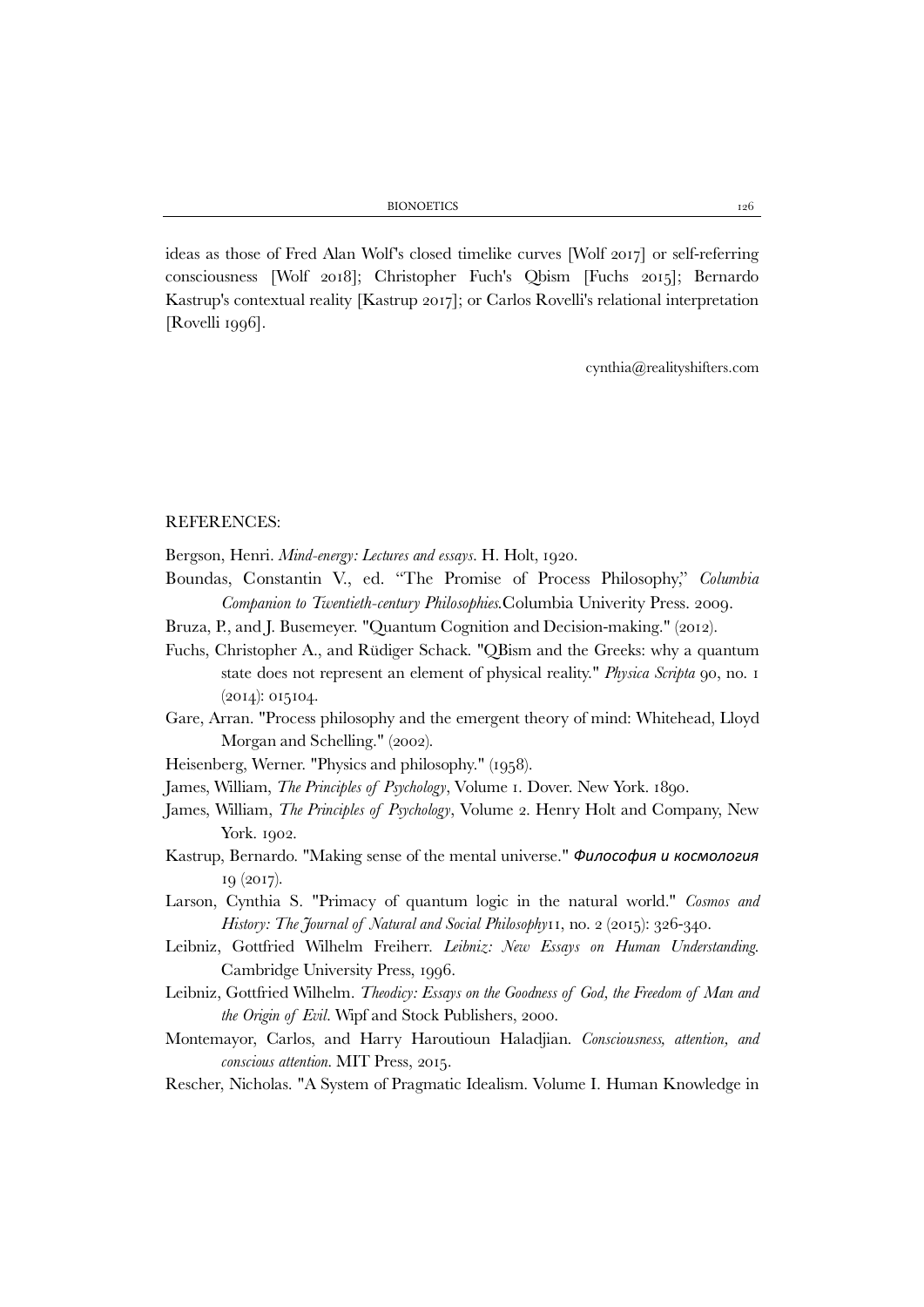Idealistic Perspective." (1994).

- Rescher, Nicholas. *Process philosophy: A survey of basic issues*. University of Pittsburgh Pre, 2000.
- Rescher, Nicholas. *Studies in Leibniz's Cosmology*. Vol. 13. Walter de Gruyter, 2006.
- Rescher, Nicholas. "The promise of process philosophy." *Columbia Companion to Twentieth-Century Philosophies, Columbia University Press, New York, NY* (2007): 143- 55.
- Rescher, Nicholas. *Axiogenesis: An essay in metaphysical optimalism*. Lexington Books, 2010.
- Rovelli, Carlo. "Relational quantum mechanics." *International Journal of Theoretical Physics* 35, no. 8 (1996): 1637-1678.
- Simmons, Alison. "Changing the Cartesian mind: Leibniz on sensation, representation and consciousness." *The philosophical review* 110, no. 1 (2001): 31-75.
- Stapp, Henry P. "Attention, intention, and will in quantum physics." *Journal of Consciousness studies* 6, no. 8-9 (1999): 143-143.
- Stapp, Henry P. *Already Whitehead, James, and Quantum Theory: Whitehead's Process Ontology as a Framework for a Heisenberg/James/von Neumann Conception of Nature and of Human Nature. "*Mind and Matter Research: Frontiers and Directions" conference, Wildbad Kreuth, Germany. July 2006.
- Stapp, Henry. "Whitehead, James, and the ontology of quantum theory." *Mind and Matter* 5, no. 1 (2007): 83-109.
- Stapp, Henry P. *Mindful universe: Quantum mechanics and the participating observer*. Springer Science & Business Media, 2011.
- Stapp, Henry P. *Mind, brain, and neuroscience*. Cosmos and History, 10 (1):227–231, 2014.
- Stapp, Henry P. *Quantum Theory and Free Will.* Springer International Publishing, 2017.
- Stapp, Henry P. "Retrocausation in quantum mechanics and the effects of minds on the creation of physical reality." In *AIP Conference Proceedings*, vol. 1841, no. 1, p. 040001. AIP Publishing, 2017.
- Von Neumann, John (1932) *Mathematische grundlagen der quantenmechanik*. Springer, Heidelberg (Translated as Mathematical foundations of quantum mechanics, Princeton University Press, Princeton NJ, 1955.
- Weissmann, George, and Larson, Cynthia S. "The quantum paradigm and challenging the objectivity assumption." *Cosmos and History: The Journal of Natural and Social Philosophy* 13, no. 2 (2017): 281-297.
- Whitehead, A.N. *Process and Reality (Corrected Edition) Eds. David Ray Griffin and Donald W. Sherburne.* The Free Press, New York. 1928.
- Wolf, Fred Alan. "Ontology, Epistemology, Consciousness; And Closed, Timelike Curves." *Cosmos and History: The Journal of Natural and Social Philosophy* 13, no. 2  $(2017): 65-94.$